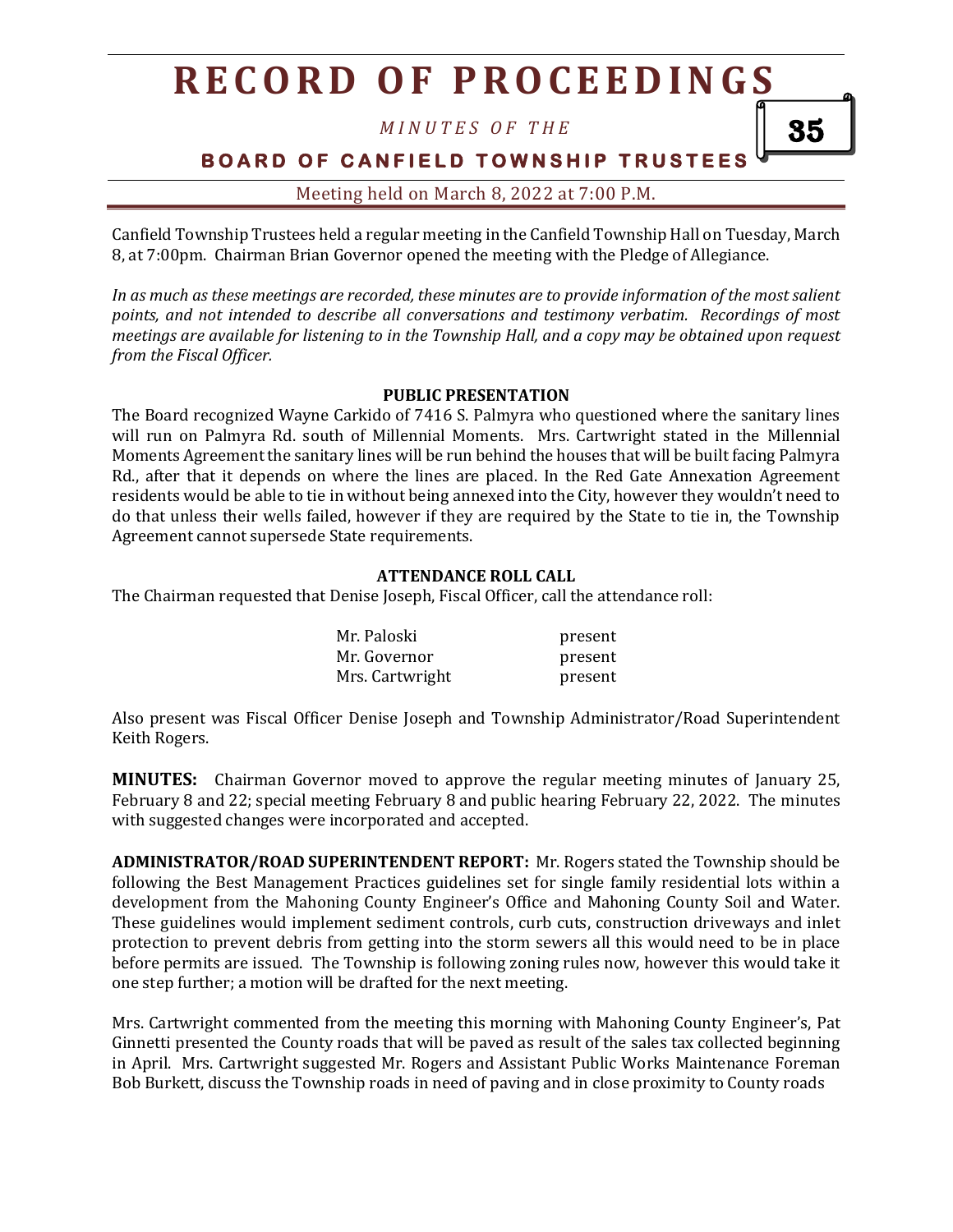*M I N U T E S O F T H E*

### **BOARD OF CANFIELD TOWNSHIP TRUSTEES**

#### Meeting held on March 8, 2022 at 7:00 P.M.

being paved; therefore the Township could bid out the paving with the County or have the County bid it out for the Township which could result in a better price.

**Public Works Report:** No discussion.

**ZONING REPORT:** No discussion.

Mr. Governor moved to accept the Administrator/Road Superintendent, Public Works and Zoning reports as presented.

**FISCAL OFFICER REPORT:** Mr. Governor stated that most of the Township investments will be due this year and Mrs. Joseph suggested possibly moving monies into Star Ohio; the Board will discuss this further at the budget meeting this Friday.

There is a motion this evening for the lease-purchase of a 2023 International truck through Republic First National. The Board will rescind the original motion.

Mrs. Joseph updated the Public Records Request Policy (last update 2007); the Township is following the example from Mahoning County Prosecutor's Office, a resolution is presented this evening.

The Board discussed the Mailbox resolution and decided to raise the repair cost to up to \$50, which would cover the standard mailbox and 4x4 post; an updated policy will be presented at the next meeting.

Mrs. Joseph received a procedure and petition for street lighting from the Prosecutor's Office which was forwarded to the developer who is in the process of obtaining street lights. The Prosecutor's Office is drafting a Street Lighting District policy which the Township will adopt at a future meeting.

*The Board discussed and agreed no hearing was necessary regarding the liquor license for R46, LLC which is replacing the Phoenix Fire Grill and Bar.*

Mr. Governor moved to accept the Fiscal Officer report as presented.

**Discussion:** The Board is going to purchase the 10% overage for salt from *Cargill* per the agreement.

**Correspondence/Other:** Trustees' signatures: Cemetery Deed for James L. Williams lot #507 and letters in regard to the Red Gate Annexation Agreement between the City of Canfield and the Township prepared by the Township's attorney and addressed to the City Manager and President of Council with copies to the School Superintendent and Board of Education President.

36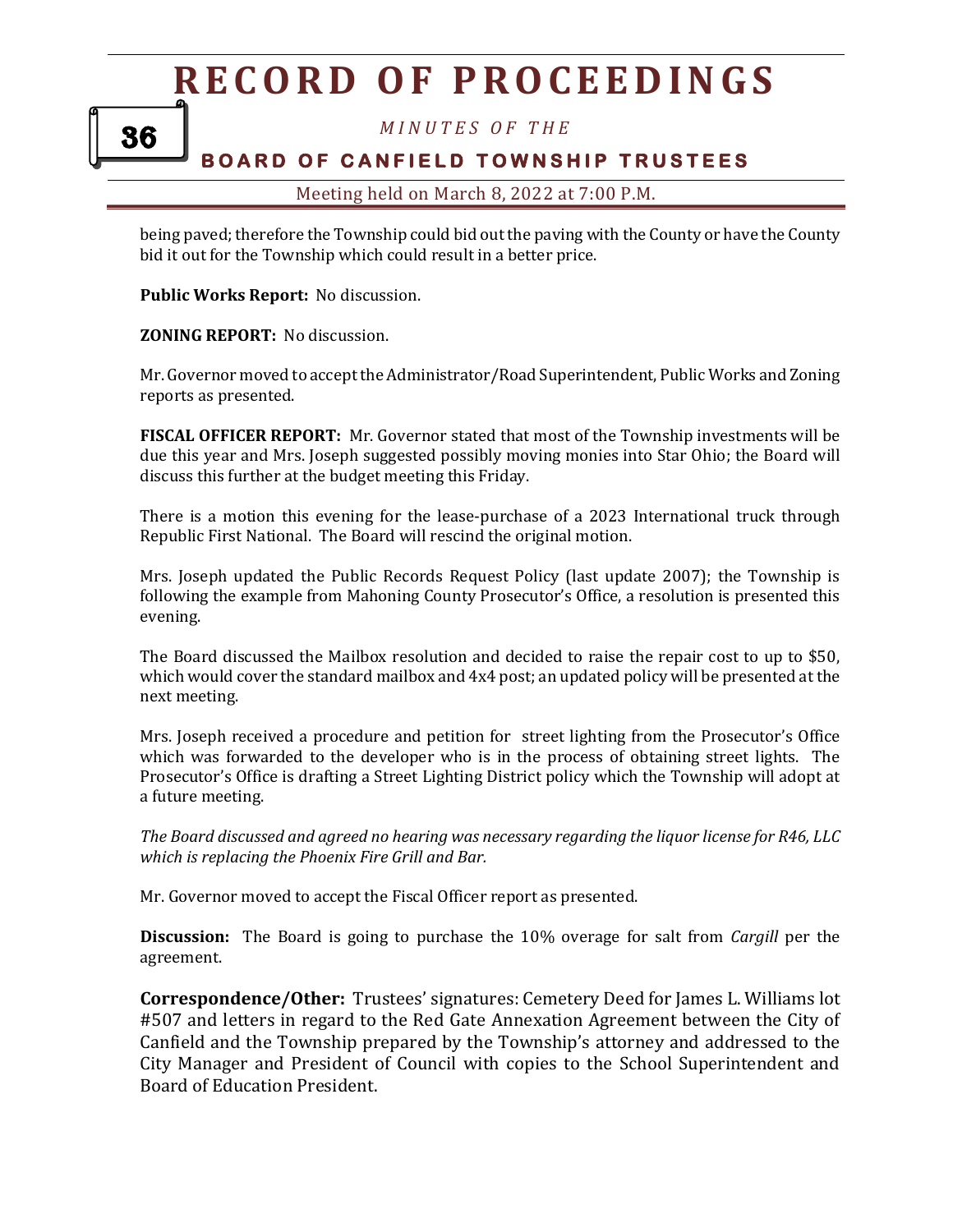*M I N U T E S O F T H E*

**BOARD OF CANFIELD TOWNSHIP TRUSTEES** 

Meeting held on March 8, 2022 at 7:00 P.M.

**Old Business/Motions/Resolutions:**

#### **MOTION 2022-10** *TO RESCIND* **RESOLUTION 2021-02-09-35 2022 Plow Truck Financing**

Mrs. Cartwright moved to rescind resolution 2021-02-09-35 Mr. Governor seconded the motion. Roll Call: Mr. Paloski, yes; Mr. Governor, yes; Mrs. Cartwright, yes. Motion carried 3 to 0

#### .**New Business / Motions / Resolutions:**

#### **MOTION 2022-11**

#### **Township's Community Park Fertilization Contract**

Mrs. Cartwright moved to accept the best low qualified bid for the fertilization maintenance from Cross Brothers Landscaping for \$ 1,800.00 per treatment for the Township Community Park located on the South side of Herbert Road for the year 2022. The Fertilization contract reads three applications for common areas plus two applications of all athletic fields for a total not to exceed \$5,400.00. The funds will come from the General Fund- Contacted Park Services. Mr. Governor seconded the motion. Discussion: Canfield Soccer Club as per contract will fertilize all athletic fields (3) times this season. Roll Call: Mr. Paloski, yes; Mr. Governor, yes; Mrs. Cartwright, yes. Motion carried 3 to 0.

#### **MOTION 2022-12**

#### **Township's Community Park Maintenance Contract**

Mr. Paloski moved to accept the best low qualified bid for the Township Community Park lawn mowing maintenance from Easton Lawn Service for the area included in the bid package noted as Area #1 located on the South side of Herbert Road at a cost of \$199.00 per cut. Area  $\#1$  30 cuts at \$199.00 Total of Contract - not to exceed \$5,970.00. Mr. Governor seconded the motion. Discussion: The funds for this work will come from the General Fund – Contracted Park Services. Mr. Governor seconded the motion. Roll Call: Mr. Paloski, yes; Mr. Governor, yes; Mrs. Cartwright, yes. Motion carried 3 to 0.

#### **MOTION 2022-13 Mailbox Policy**

Mrs. Cartwright moved to approve the standardization of costs associated with mailbox repair and or replacement and change the policy of Canfield Township to: (1) The Public Works Department will make an attempt to repair the existing mailbox, the cost of the repairs not to exceed \$50.00. If the existing mailbox cannot be repaired, (2) the Township will replace it with a standard 4x4 post and standard mailbox not to exceed \$50.00. In the event the homeowner wishes to replace the existing mailbox with something different: (3) once installed the resident can submit a copy of the invoice and the Township will issue a check up to \$50.00. Mr. Governor seconded the motion. Roll Call: Mr. Paloski, yes; Mr. Governor, yes; Mrs. Cartwright, yes. Motion carried 3 to 0.

37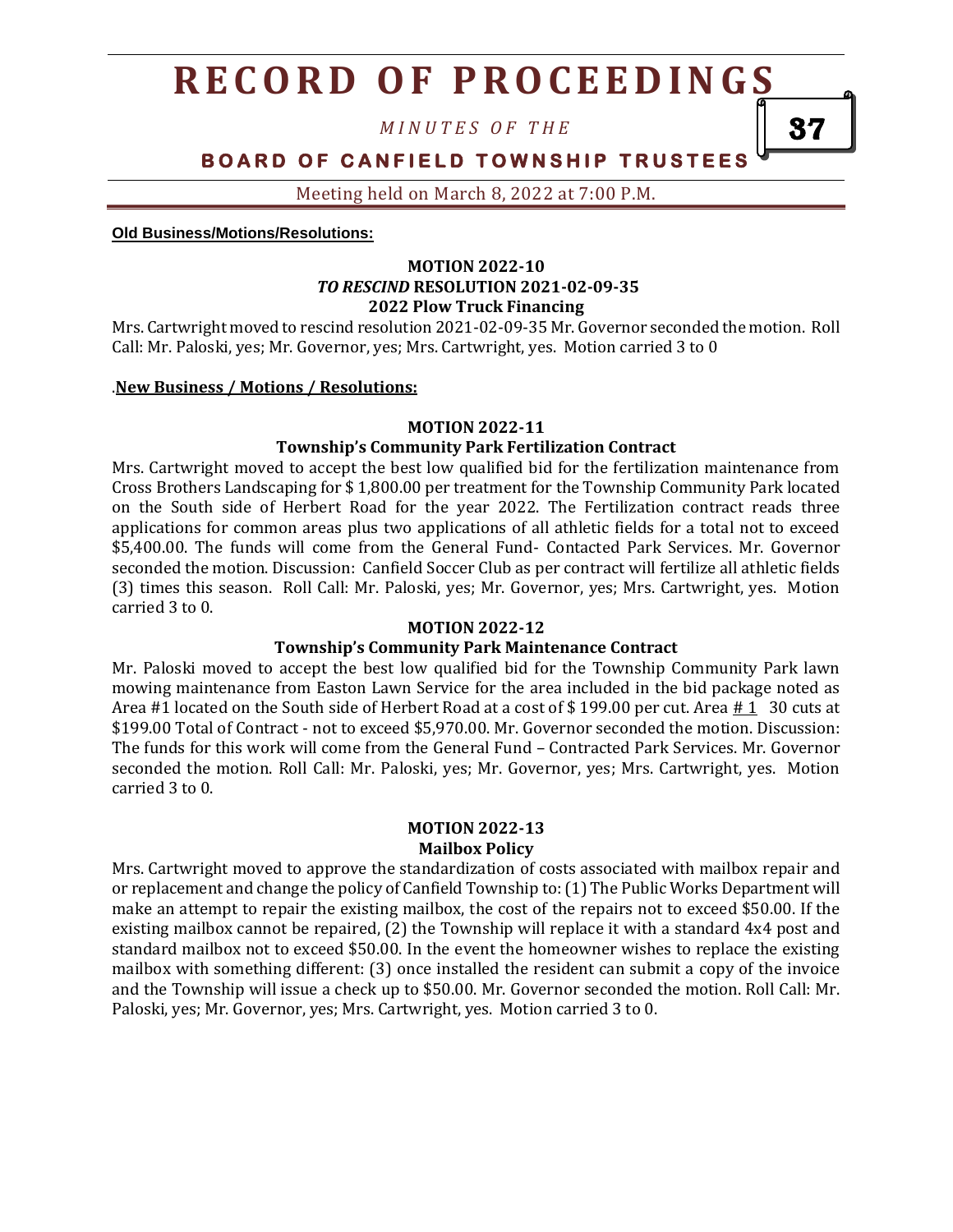*M I N U T E S O F T H E*

### **BOARD OF CANFIELD TOWNSHIP TRUSTEES**

Meeting held on March 8, 2022 at 7:00 P.M.

#### **MOTION 2022-14 Public Records Request Policy**

Mrs. Cartwright moved to adopt Resolution #2022-03-08-34 Public Records Request Policy as attached. Mr. Governor seconded the motion. Roll Call: Mr. Paloski, yes; Mr. Governor, yes; Mrs. Cartwright, yes. Motion carried 3 to 0.

#### **MOTION 2022-15 Lease to Purchase Truck Agreement**

Mrs. Cartwright moved to enter into a Lease-Purchase Agreement with Republic First National for the lease-purchase of a 2022 International truck at a total cost of \$147,811.52 which includes a trade-in of \$7,500. Additional costs up to \$300 will be incurred for an Attorney's Opinion Letter. Mr. Governor seconded the motion. Roll Call: Mr. Paloski, yes; Mr. Governor, yes; Mrs. Cartwright, yes. Motion carried 3 to 0.

### **MOTION 2022-16 Warrants & Electronic Payments**

Mr. Paloski moved to authorize the payment of all the Township's outstanding obligations. Mr. Governor seconded the motion. Discussion. Roll Call: Mr. Paloski, yes; Mr. Governor, yes; Mrs. Cartwright, yes. Motion carried 3 to 0.

**Discussion:** Mr. Governor stated there is a Millennial Moments JEDD Board meeting at the City on Wednesday, March 17 at 9:00am; and a Board of Health District Advisory Council meeting on Thursday, March 10 at 7:00pm at the Township Hall; Mr. Governor will be in attendance at both.

Mrs. Cartwright stated a Canfield Community JEDD Board meeting will take place Wednesday, March 16, at 3:00pm at Canfield City Hall in Council Chambers.

Mrs. Cartwright spoke with Lou Vega, Director of the Green Team, who is asking for suggestions on where to relocate the recycle bins currently at the Millcreek MetroParks Farm. He would like to keep it in Canfield Township since it is the third most active recycling site in Mahoning County.

**Next Meeting Date(s):** The Board will have regular meetings on March 22 and April 12, 2022 at 7:00pm and a special meeting March 11 at 9:00am. These meetings are scheduled to be in person at the Township Hall and will be advertised appropriately.

#### **MOTION 2022-17 Executive Session**

In accordance with ORC 121.22 Mr. Governor moved to adjourn into executive session at 7:50 pm specifically for exception: G (1) To consider the appointment, dismissal, discipline, promotion, demotion, or compensation of a public employee(s). Mr. Paloski seconded the motion. Roll Call: Mr. Paloski, yes; Mr. Governor, yes; Mrs. Cartwright, yes. Motion carried 3 to 0.

The Board re-entered Public Session at 8:32pm.

38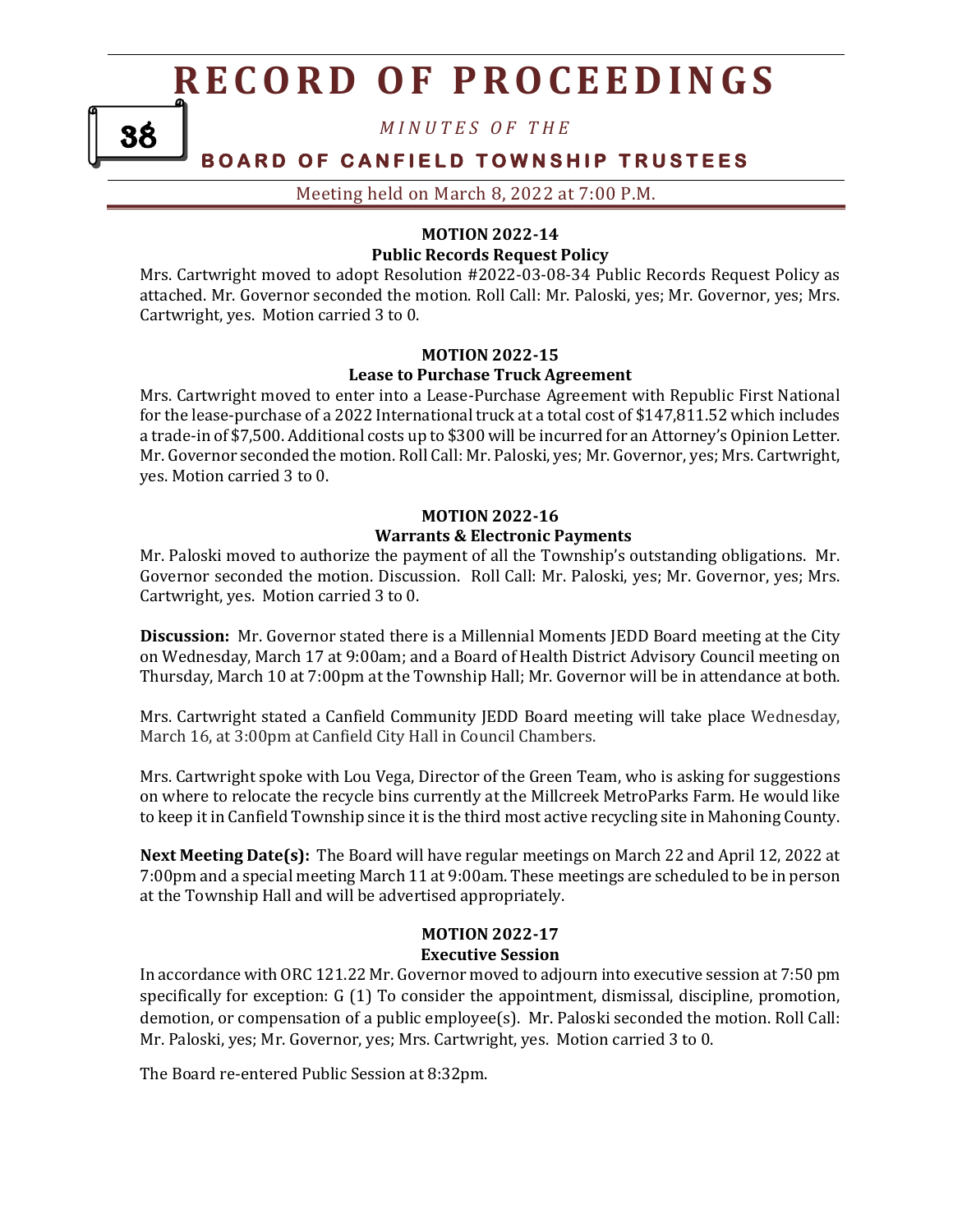*M I N U T E S O F T H E*

**BOARD OF CANFIELD TOWNSHIP TRUSTEES** 

Meeting held on March 8, 2022 at 7:00 P.M.

#### **MOTION 2022-18**

#### **Full-Time Public Works Maintenance Worker**

Mr. Governor moved to offer the position of Full-Time Public Works Maintenance Worker to Jonathan Dunn, in accordance with the terms and pay scale of the agreement between Canfield Township and the International Brotherhood of Teamsters Local 377 dated January 1, 2022. The start date will be immediately based on passing the required drug test and background check. Mr. Paloski seconded the motion. Roll Call: Mr. Paloski, yes; Mr. Governor, yes; Mrs. Cartwright, yes. Motion carried 3 to 0.

#### **ADJOURNMENT:**

With no further business before the Board, Chairman Governor adjourned the meeting at 8:38pm.

\_\_\_\_\_\_\_\_\_\_\_\_\_\_\_\_\_\_\_\_\_\_\_\_\_\_\_\_\_\_\_\_\_\_\_\_\_\_\_\_\_\_ \_\_\_\_\_\_\_\_\_\_\_\_\_\_\_\_\_\_\_\_\_\_\_\_\_\_\_\_\_\_\_\_\_\_\_\_\_\_\_\_\_\_\_\_\_\_

\_\_\_\_\_\_\_\_\_\_\_\_\_\_\_\_\_\_\_\_\_\_\_\_\_\_\_\_\_\_\_\_\_\_\_\_\_\_\_\_\_\_ \_\_\_\_\_\_\_\_\_\_\_\_\_\_\_\_\_\_\_\_\_\_\_\_\_\_\_\_\_\_\_\_\_\_\_\_\_\_\_\_\_\_\_\_\_\_

Mr. Brian W. Governor, Chairman Mr. Joseph N. Paloski, Trustee

Mrs. Marie Izzo Cartwright, Vice-Chairman Mrs. Denise M. Joseph, Fiscal Officer

39

Minutes prepared by: Cindy Williams *Administrative Assistant to the Board of Trustees*